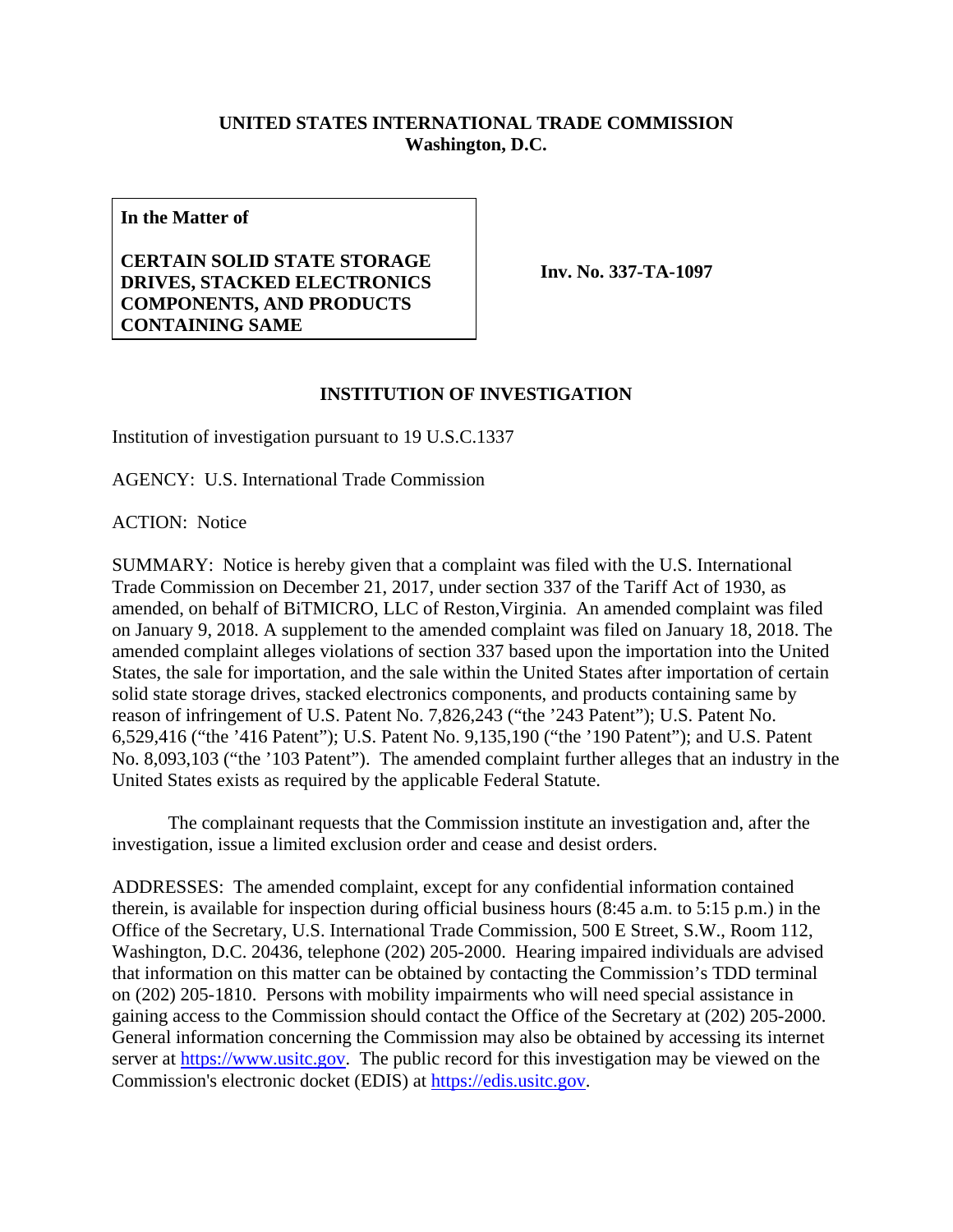FOR FURTHER INFORMATION CONTACT: Pathenia M. Proctor, The Office of Unfair Import Investigations, U.S. International Trade Commission, telephone (202) 205-2560.

## SUPPLEMENTARY INFORMATION:

AUTHORITY: The authority for institution of this investigation is contained in section 337 of the Tariff Act of 1930, as amended, 19 U.S.C. 1337 and in section 210.10 of the Commission's Rules of Practice and Procedure, 19 C.F.R. 210.10 (2017).

SCOPE OF INVESTIGATION: Having considered the amended complaint, the U.S. International Trade Commission, on January 19, 2018, ORDERED THAT –

 (1) Pursuant to subsection (b) of section 337 of the Tariff Act of 1930, as amended, an investigation be instituted to determine whether there is a violation of subsection  $(a)(1)(B)$  of section 337 in the importation into the United States, the sale for importation, or the sale within the United States after importation of certain solid state storage drives, stacked electronics components, and products containing same by reason of infringement of one or more of claims 1, 2, 11, and 12 of the '243 Patent; claims 1-20 of the '416 Patent; claims 1-101 of the '190 Patent; and claims 12 and 16 of the '103 Patent; and whether an industry in the United States exists as required by subsection (a)(2) of section 337;

(2) Notwithstanding any Commission Rules that would otherwise apply, the presiding Administrative Law Judge shall hold an early evidentiary hearing, find facts, and issue an early decision, as to whether the complainant has satisfied the economic prong of the domestic industry requirement. Any such decision shall be in the form of an initial determination (ID). Petitions for review of such an ID shall be due five calendar days after service of the ID; any replies shall be due three business days after service of a petition. The ID will become the Commission's final determination 30 days after the date of service of the ID unless the Commission determines to review the ID. Any such review will be conducted in accordance with Commission Rules 210.43, 210.44, and 210.45, 19 C.F.R. §§ 210.43, 210.44, and 210.45. The Commission expects the issuance of an early ID relating to the economic prong of the domestic industry requirement within 100 days of institution, except that the presiding ALJ may grant a limited extension of the ID for good cause shown. The issuance of an early ID finding that complainant does not satisfy the economic prong of the domestic industry requirement shall stay the investigation unless the Commission orders otherwise; any other decision shall not stay the investigation or delay the issuance of a final ID covering the other issues of the investigation;

(3) Pursuant to Commission Rule  $210.50(b)(1)$ , 19 C.F.R. §  $210.50(b)(1)$ , the presiding administrative law judge shall take evidence or other information and hear arguments from the parties or other interested persons with respect to the public interest in this investigation, as appropriate, and provide the Commission with findings of fact and a recommended determination on this issue, which shall be limited to the statutory public interest factors set forth in 19 U.S.C.  $\S$ § 1337(d)(1), (f)(1), (g)(1)

 (4) For the purpose of the investigation so instituted, the following are hereby named as parties upon which this notice of investigation shall be served: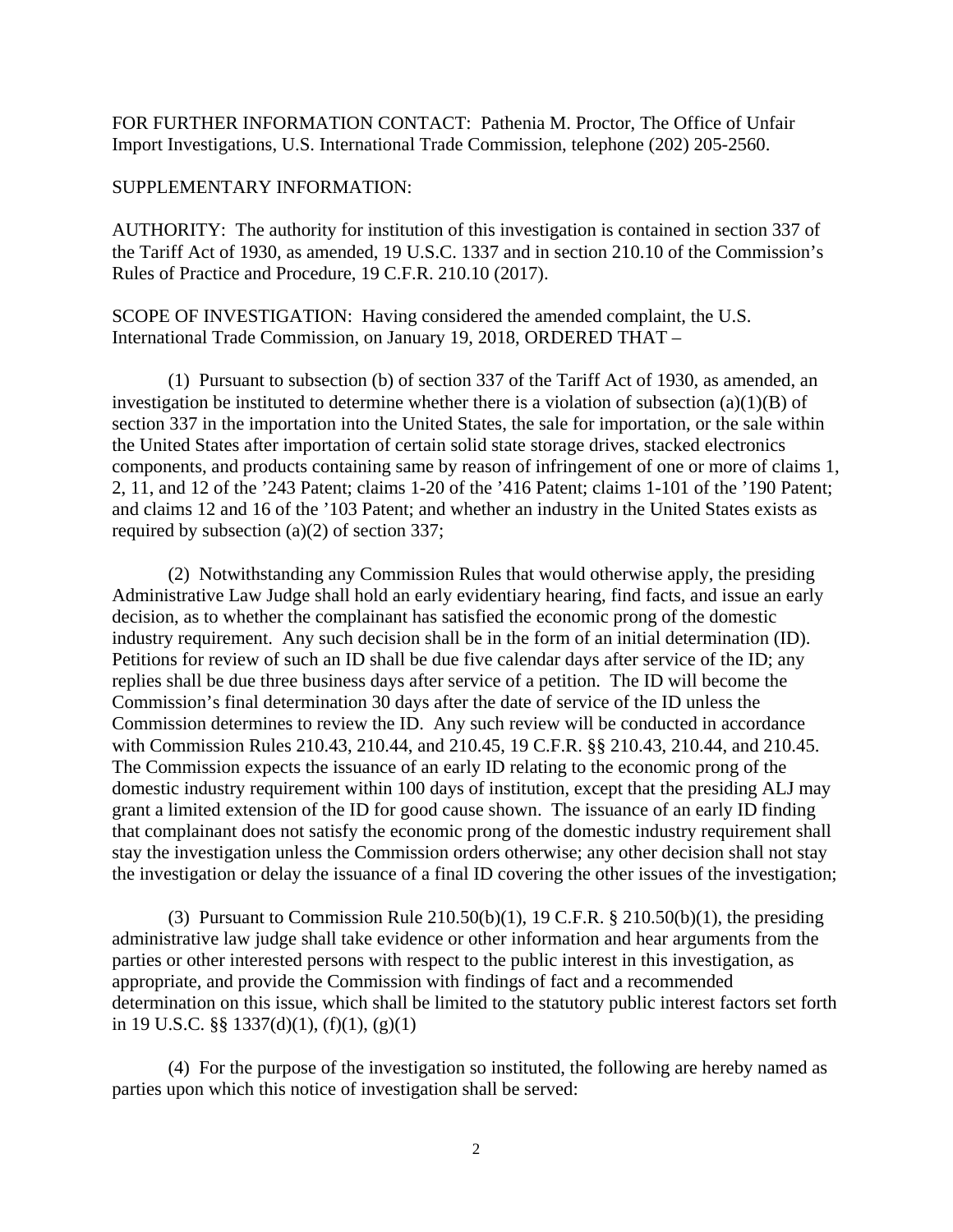(a) The complainant is:

BiTMICRO, LLC 11921 Freedom Drive Suite 550 Reston, VA 20190

 (b) The respondents are the following entities alleged to be in violation of section 337, and are the parties upon which the amended complaint is to be served:

> Samsung Electronics Co., Ltd. 129 Samsung-Ro, Yeongtong-Gu Suwon, Gyeonggi-do, Republic of Korea

 Samsung Semiconductor, Inc. 3655 North First Street San Jose, CA 95134

 Samsung Electronics America, Inc. 85 Challenger Road Ridgefield Park, NJ 07660

 SK Hynix Inc. 2091, Gyeongchung-daero Bubal-eub Icheon-si Gyeonggi-do Republic of Korea

 SK Hynix America Inc. 3101 North First Street San Jose, CA 95134

 Dell Inc. 1 Dell Way Round Rock, TX 78664

 Dell Technologies Inc. 1 Dell Way Round Rock, TX 78664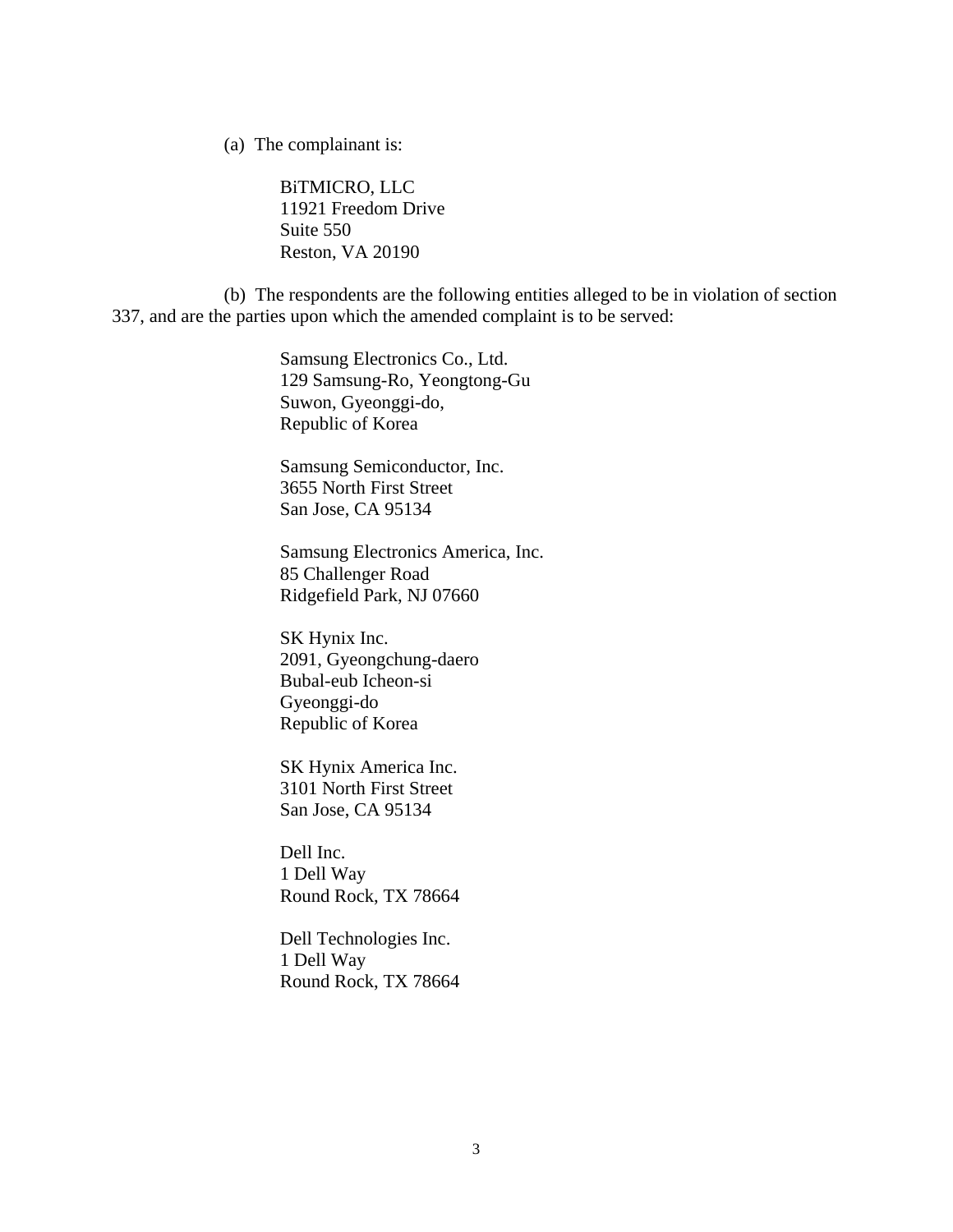Lenovo Group Ltd. No. 6 Chuang Ye Road, Shangdi Information Industry Base Haidan District, Beijing China 100085

 Lenovo (United States) Inc. 1009 Think Place Morrisville, NC 27560

 HP Inc. 1501 Page Mill Road Palo Alto, CA 94304

 Hewlett Packard Enterprise Co. 3000 Hanover Street Palo Alto, CA 94304

 ASUSTeK Computer Inc. No. 15, Li-Te Road, Peitou Taipei, Taiwan

 ASUS Computer International 800 Corporate Way Fremont, CA 94539

 Acer Inc. 8F, 88, Sec. 1, Xintai 5th Road Xizhi New Taipei City 221 Taiwan

 Acer America Corp. 333 West San Carlos Street, Suite 1500 San Jose, CA 95110

 VAIO Corporation 5432 Toyoshina Azumino, Japan 399-8282

 Transcosmos America Inc. 879 West 190<sup>th</sup> Street, Suite 1050 Gardena, CA 90248

 (c) The Office of Unfair Import Investigations, U.S. International Trade Commission, 500 E Street, S.W., Suite 401, Washington, D.C. 20436; and